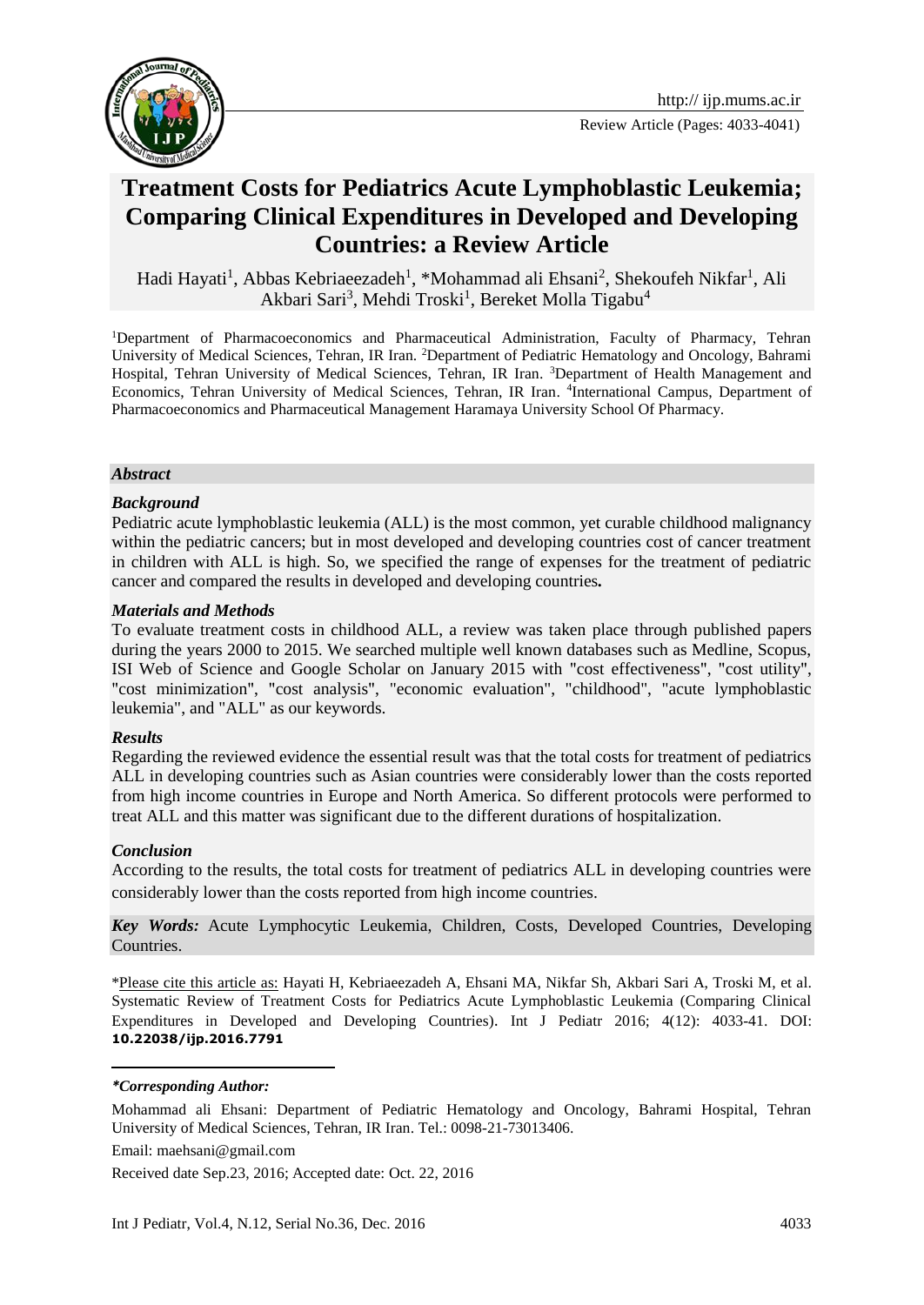### **1- INTRODUCTION**

 Most pediatric cancers live in low and middle-income countries that lack healthcare resources. In these situations, the Allocation of resources for treating pediatric cancer is not acknowledged (1). Today the increased medical expenses are due to both the health care costs and the loss of productivity caused by a low health status (2, 3). Also, modern technologies in the health sector effect on both survival and costs (4). Pediatric acute lymphoblastic leukemia (ALL), is the most common, yet curable childhood malignancy within the pediatric cancers (5, 6). But in most developed and developing countries cost of cancer treatment in children with ALL is high. Also, in developing countries, high expenses of treatment for many patients with ALL lead to unfinished treatment (7-9). The small ALL patients who received treatment have caused the comprehensive cost analysis to remain understudied (10).

Financial burdens on the ALL patients should be supported by providing sufficient evidences. Policymakers and physicians should always appropriate economic data when they are managing ALL (11). Currently, there are no published comprehensive studies to compare the costs of treatment for children with acute lymphoblastic leukemia in developed and developing countries. This is of importance, because a precise comparison of costs on ALL treatment has an impact on the process of treatment by physicians and governmental and nongovernmental organizations devising the allotted budget share based on the cost of the health service, especially in developed and developing countries (12, 15). But, a critical evaluation of the costs required to treat these conditions has not been done and the case for their cost analysis has not been made. We specified the range of expenses for the treatment of pediatric cancer and compared the results in developed and developing countries to guide prioritization efforts for ALL in that countries.

### **2- MATERIALS AND METHODS**

#### **2-1. Data sources and searches**

 To evaluate treatment costs in childhood ALL, a systematic review was taken place through published papers during the years on April 2000 to January 2015. We searched multiple well known databases such as Medline, Scopus, ISI Web of Science and Google Scholar with "cost<br>effectiveness", "cost utility", "cost effectiveness", "cost utility", "cost minimization", "cost analysis", "economic evaluation", "childhood", "acute lymphoblastic leukemia", and "ALL" as our keywords.

### **2-2. Literature search**

Through the database search we identified 408 studies in MEDLINE, 380 studies in Scopus, 119 studies in ISI Web of Science and 881 studies in Google Scholar. After identifying and removing duplicates, the titles and abstracts were intently analyzed. 17 of the studies were identified for fulltext analysis. From these, 9 studies were excluded, which ultimately lead to the inclusion of seven studies in this review (**Figure.1**). The features of all the eligible studies show that for the economic component of the review, after reviewing the articles, most were specifically relevant to the cost analysis studies of ALL in children. In addition, other characteristics show that most of the studies have less than one hundred eligible patients with up to 15 years of age. Also, the retrospective method of data collection was used from medical records. Four of the studies were conducted in developing Countries like Iran, China, Bangladesh and Shanghai-China, also other studies were in developed Countries like Netherlands, Finland and Canada. Different protocols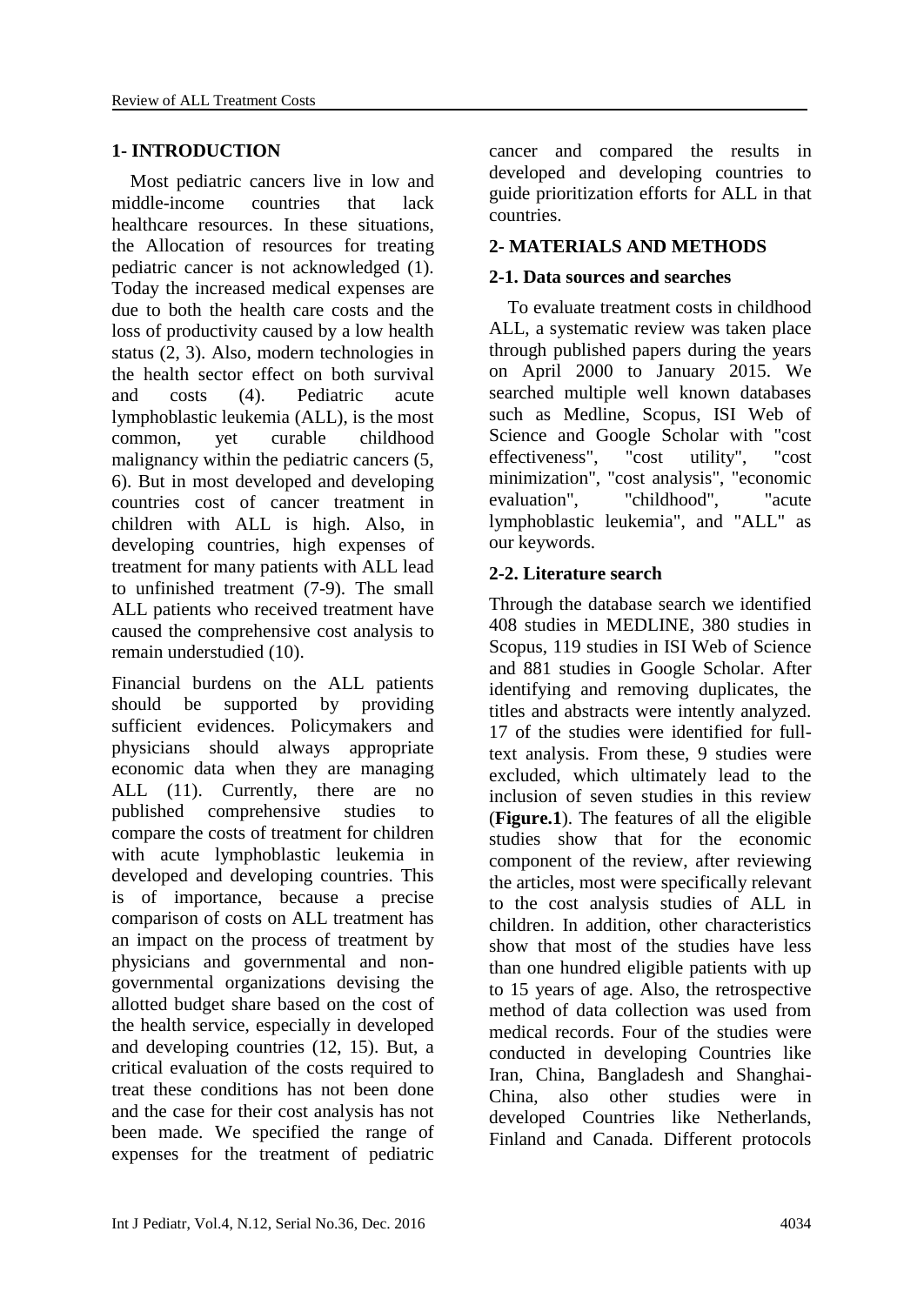were performed to treat ALL and this matter was significant due to the different

durations of hospitalization (**Tables 1, 2**), please see the eand of paper.



**Fig.1**: Process of study selection for eligible studies

#### **2-3. Process of study selection**

Our inclusion criteria were English language studies on cost of childhood ALL and the exclusion criteria were proceedings, biochemical, pharmacokinetic and non-clinical studies, animal studies and clinical trials.

After eliminating duplicates, the titles and abstracts of the articles were assessed by two of the authors independently in order

to rule out irrelevant reports based on the inclusion and exclusion criteria. Through discussion the differences in opinion were resolved and a consensus was reached. After that the full texts of the included articles were double checked and examined by detail to obliterate some other reports regarding the exclusion/inclusion criteria. Also, a data extraction sheet was conducted to standardize the items for extraction.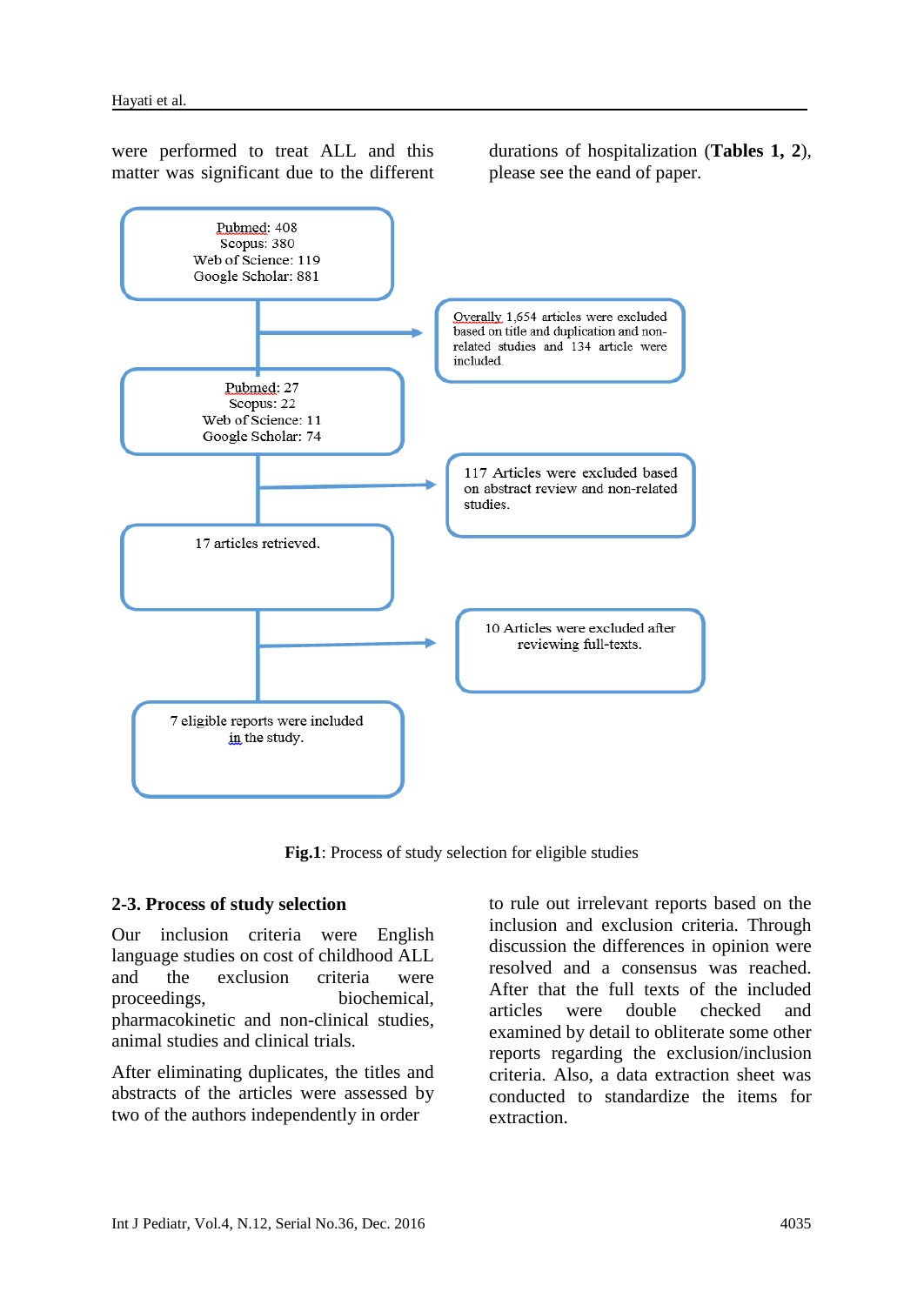### **3- RESULTS**

#### **3-1. Results in developed Countries**

 In most of the studies cost components included general administrative and technical service costs, bed service costs (including food, transport and cleaning), capital costs, also laboratory, radiology and therapy costs (cytostatic drugs, irradiation, operations, procedures, transfusions of red blood cells and platelets, antibiotics, antifungals, antiviral drugs, antiemetics, fluids and total parenteral nutrition).

The mean of the total direct cost per patient ranged from 163,350±38,245 US Dollar (USD) in the Netherlands and 103,250±23,875 USD in Finland (12, 15).

The bulk of the total costs in almost all the studies were associated with hospitalization and drugs it means the factors were main components of entire costs. The least cost in almost all of the studies was associated with blood products, imaging and the operation room. General treatment costs were greatest during the induction phase with a round of 33% to 35% of the total costs in Finland and Netherlands (12, 15).

In Rae' study inpatient stays accounted for the most among all treatment costs for both Berlin-Frankfurt-Munster(BFM) (mean inpatient cost  $=60,855\pm11,785$ <br>USD) and Dana-Farber Cancer USD) and Dana-Farber Institute(DFCI) (mean inpatient cost  $=$ 59,321±12,896 USD) strategies. Altogether, the mean number of inpatient and outpatient days was 44 and 123, respectively. The analysis of the discounting rates showed difference between strategies in total treatment costs at 0% and 3% (16). In Finland, the majority of the total costs were associated with hospital services. The Finnish study reported a mean number of inpatient and outpatient days of 129 and 39, respectively (12). This matter created in the Fin`s study

is probably due to a shift in treatment from inpatient stays to outpatient visits. In the Netherlands study (15), higher costs were related to diagnostic testing (for minimal residual disease), medication [PEG L Asparaginase (pegaspargase)], and more hospital days, that were deflected by longer event-free survival.

### **3-2. Results in developing countries**

The mean of the total direct cost per patient ranged from 6,139±458 USD in Iran to 4,443±896 USD in Bangladesh (13- 14). In China the hospitalization cost was the lowest in the Economic Protocol due to less intense chemotherapy, lower incidence of treatment-related complications and a shorter duration of total hospital days. The hospitalization costs were higher on China-98 protocol than on modified protocol, since patients on China-98 protocol had several courses of intensification chemotherapy in hospital during maintenance. This report showedthat hospitalization costs for childhood ALL exceeded 10,000 USD (17). Based on the article's explanation however, in China the fee of blood product transfusion was the highest on modified ALLIC, in which the induction and reinduction chemotherapy were the most intense protocols and resulted with more severe bone marrow suppression, and thus more transfusions of pack red cells and platelets were needed (17).

In the study taken place in Shanghai, the average overall expense of childhood ALL per person was approximately 11,000 USD. In this article all local children in Shanghai can receive support from birth through the government welfare system. In this study, the highest cost was 49,848 USD and the lowest cost was only 5,597 USD. But the medical costs increased sharply once a patient had severe complications. The results show that medicine costs were the main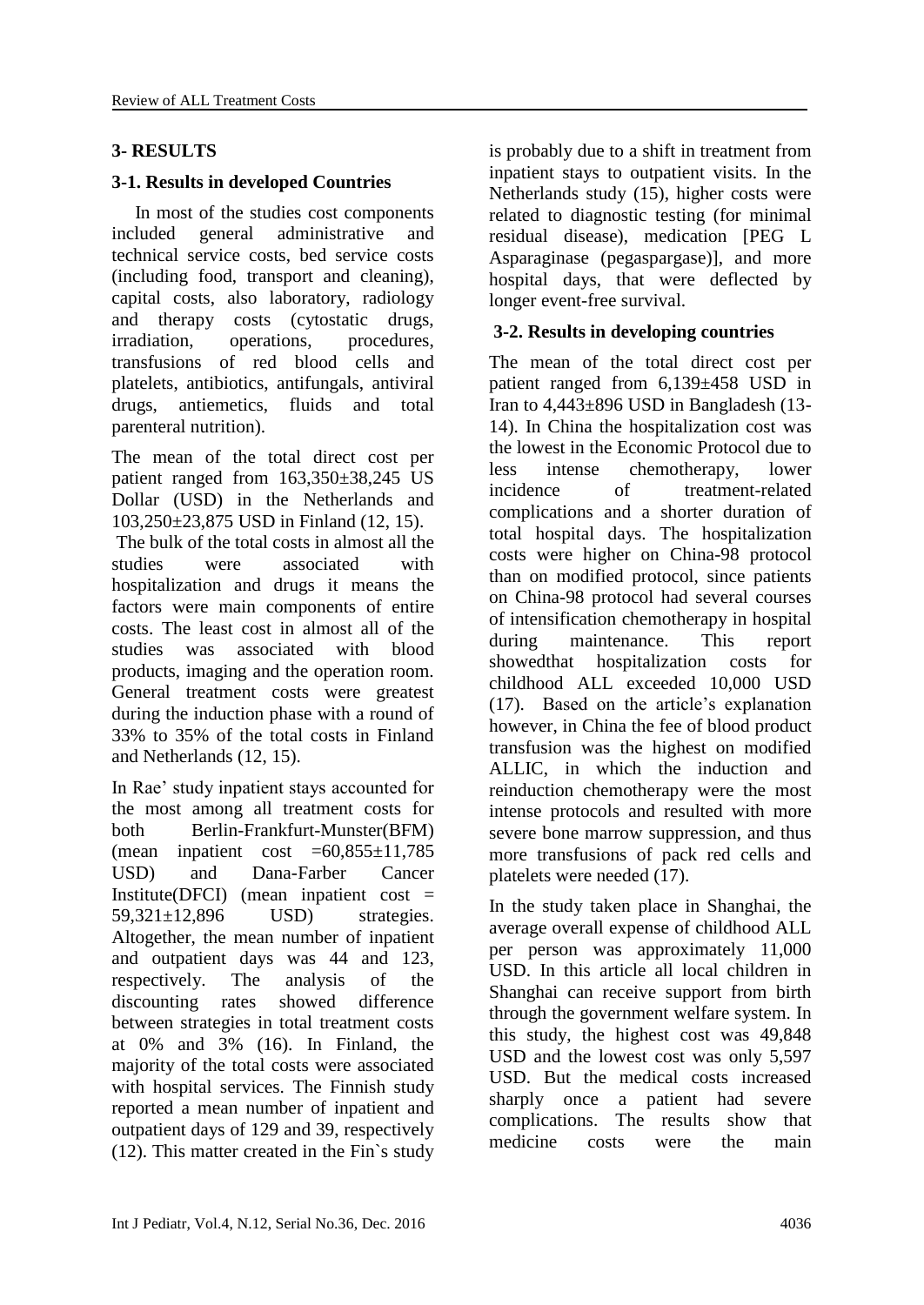expenditure for the treatment of childhood ALL. Although, the overall costs decreased because the cost was lower in the clinics rather than the hospital (10). In the study taken place in Iran the average of the direct medical costs per patient were around 3,885 USD for the main protocols in treatment and 2,228 USD for the complementary therapies based on the public medical tariffs. The medication costs were the major cost components of the treatment (365 USD); and the total direct medical costs of ALL based on public medal tariffs were equal to 6,139 USD. Although, considering the hidden subsidy in the public sector, it seems that the figure 17,428 USD is more realistic for costs of managing ALL patients in Iran (14). In Bangladesh the drug costs were the major cost components of the treatment (1,571 USD), and the total cost was 4,443 USD. There are no current provisions of a comprehensive national health insurance scheme for patients in Bangladesh. So their families have to purchase the medicine directly from a pharmacy. According to the information from the health system in Bangladesh every patient studied was admitted to "free beds" (food and bed free of cost). Also, the medical consultations are cost free. Parents did buy all of the needed drugs from outside pharmacies, but blood products were collected from the hospital transfusion medicine department and there is a hospital cost subsidy on these products for all patients (13).

# **4- DISCUSSION**

 According to the discussions in the main text of these articles, the incidence of childhood cancer is rising in developing countries (13, 14, 18, 19), along with deaths and high treatment costs and a low income of families. Thus a large number of children living in such low and middle income countries are prohibited from obtaining appropriate and complete

treatment. Although the treatment of childhood ALL has improved with a consistent therapy using specified protocols, but after achieving complete recovery, patients require phases of intensive therapy and then an outpatient treatment. Therefore non-compliance with treatment protocols, especially due to the "financial abandonment", is a serious problem (20-22); so, with the consideration of the high costs of treatment in the developed countries, the authors believe that the potentially curative treatment of childhood ALL with a result of a long and relatively good quality of life (23) is not expensive.

The treatment of childhood ALL costs around 100,000 USD per patient based on the results of the studies. Since almost 80% of the childhood ALL are long-term survivors with a good quality of life, the expenses in the terms of gained quality adjusted years are reasonably low, unlike the developing countries. Hisashige showed that the expenses for prevention and treatment of complications were high during the process of treating leukemia, so the overall medical cost of childhood ALL could be reduced to less than 11,000 USD in developing countries such as China. Every pediatric cancer center in developing countries should have data management programs that facilitate careful documentations of medical costs and outcomes; this kind of program would allow doctors to pay more attention to revising treatment costs effectively as well as potentially curing the most possible number of children with cancer chemotherapy at their homes (24, 25).

# **4-1. Limitation of study**

We could not find studies that just about costing in pediatrics ALL, so we considered any economic evaluation in this field to include in this study.

# **5- CONCLUSIONS**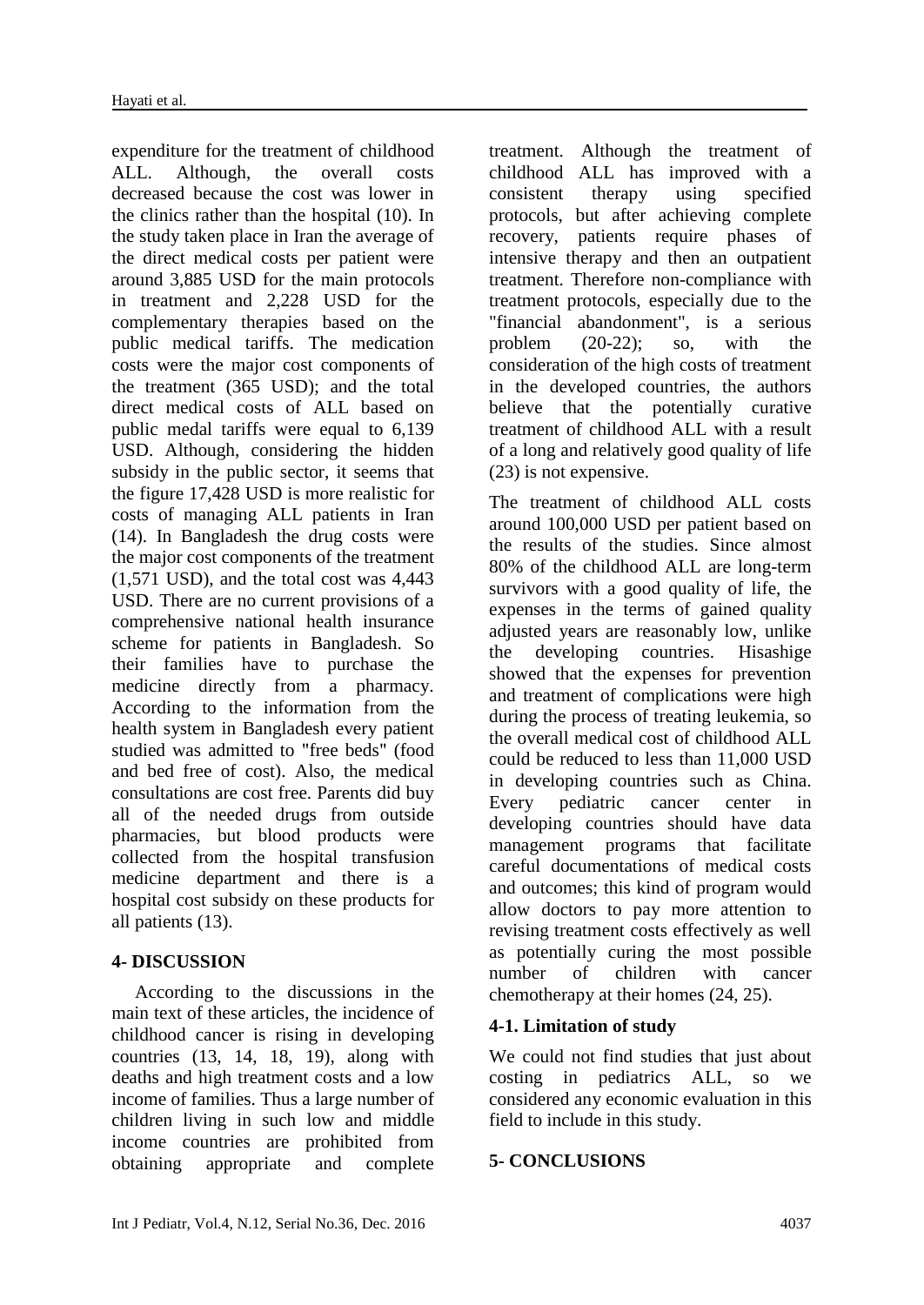In conclusion the essential result was that the total costs for treatment of pediatrics ALL in developing countries like countries in Asia were considerably lower than the costs reported from high income countries in Europe and North America. Furthermore the most important extra costs in patients with ALL were increased inpatient days and cytostatic drug costs, and also induction therapy accounted for around one third of all costs, so a wide variation can be found in the average cost per patient on each protocol.

The main reason for this is due to the use of different treatments and hospitalization in the health systems of different countries. It seems that the only way to decrease the treatment costs would be to reduce inpatient days by treating patients in the outpatient clinic as much as possible or attempt to reduce hospital costs by administering selected chemotherapy at home. It should be noted that, the cost of ALL treatment is unpredictable because of the individual differences. We could not compare those results together completely because the indications for admission and in-hospital days differ in health systems all over the world.

### **6- CONFLICT OF INTEREST:** None.

### **7- ACKNOWLEDGMENT**

This paper resulted from a Ph.D. thesis of the first author and was supported financially by Faculty of Pharmacy, Tehran University of Medical Sciences. The authors would like to appreciate all who helped conducting this study.

### **8- REFERENCES**

1. Bhakta N, Martiniuk AL, Gupta S, Howard SC. The cost effectiveness of treating paediatric cancer in low-income and middleincome countries: a case-study approach using acute lymphocytic leukaemia in Brazil and Burkitt lymphoma in Malawi. Arch Dis Child 2013; 98(2): 155-60.

2. Kavusi Z, Hatam N, Hayati Abbarik H, Nemati J, Bayati M. Factors Affecting Discharge against Medical Advice in a Teaching Hospital in Shiraz, Iran. Health Information Management 2012; 9(4): 448- 456.

3. Kalantari H, Davari M, Akbari M, Hejazi SM, Kalantari M, Zakerin S, et al. The estimation of direct medical costs of treating patients with chronic hepatitis B and C in Iran. Int J Prev Med 2012; 3(3):191–6.

4. Van de Velde AL, Beutels P, Smits EL, Van Tendeloo VF, Nijs G, Anguille S, et al. Medical costs of treatment and survival of patients with acute myeloid leukemia in Belgium. Leukemia Research 2016; 46: 26-9.

5. Schrappe M, Hunger SP, Pui CH, Saha V, Gaynon PS, Baruchel A, et al. Outcomes after induction failure in childhood acutelymphoblastic leukemia. N Engl J Med 2012; 366(15):1371-81.

6. Pui CH, Evans WE. Treatment of acute lymphoblastic leukemia, N. Engl. J. Med 2006; 354: 166–78.

7. Hayati H, Kebriaeezadeh A, Ehsani MA, Nikfar Sh, Mehrvar A. Cost-analysis of Treatment of Pediatrics Acute Lymphoblastic Leukemia based on ALL-BFM Protocol. Int J Pediatr 2016; 4(9): 3381-89. DOI: 10.22038/ijp.2016.7370.

8. Veerman AJ, Kamps WA, van den Berg H, van den Berg E, Bökkerink JP, Bruin MC, et al. Dexamethasone-basedtherapy for childhood acute lymphoblastic leukaemia: Results of the prospectiveDutch Childhood Oncology Group (DCOG) protocol ALL-9(1997–2004). Lancet Oncol 2009; 10:957–66.

9. Tang Y, Xu X, Song H. Long-term outcome of childhood acute lymphoblastic leukemia treated in China. Pediatr Blood Cancer 2008; 513:380–86.

10. Liu Y, Chen J, Tang J, Ni S, Xue H, Pan C. Cost of childhood acute lymphoblastic leukemia care in Shanghai, China. Pediatric Blood and Cancer 2009; 53: 557–62.

11. Pritchard-Jones K, Sullivan R. Children with cancer: driving the globalagenda, Lancet Oncol 2013; 14: 189–91.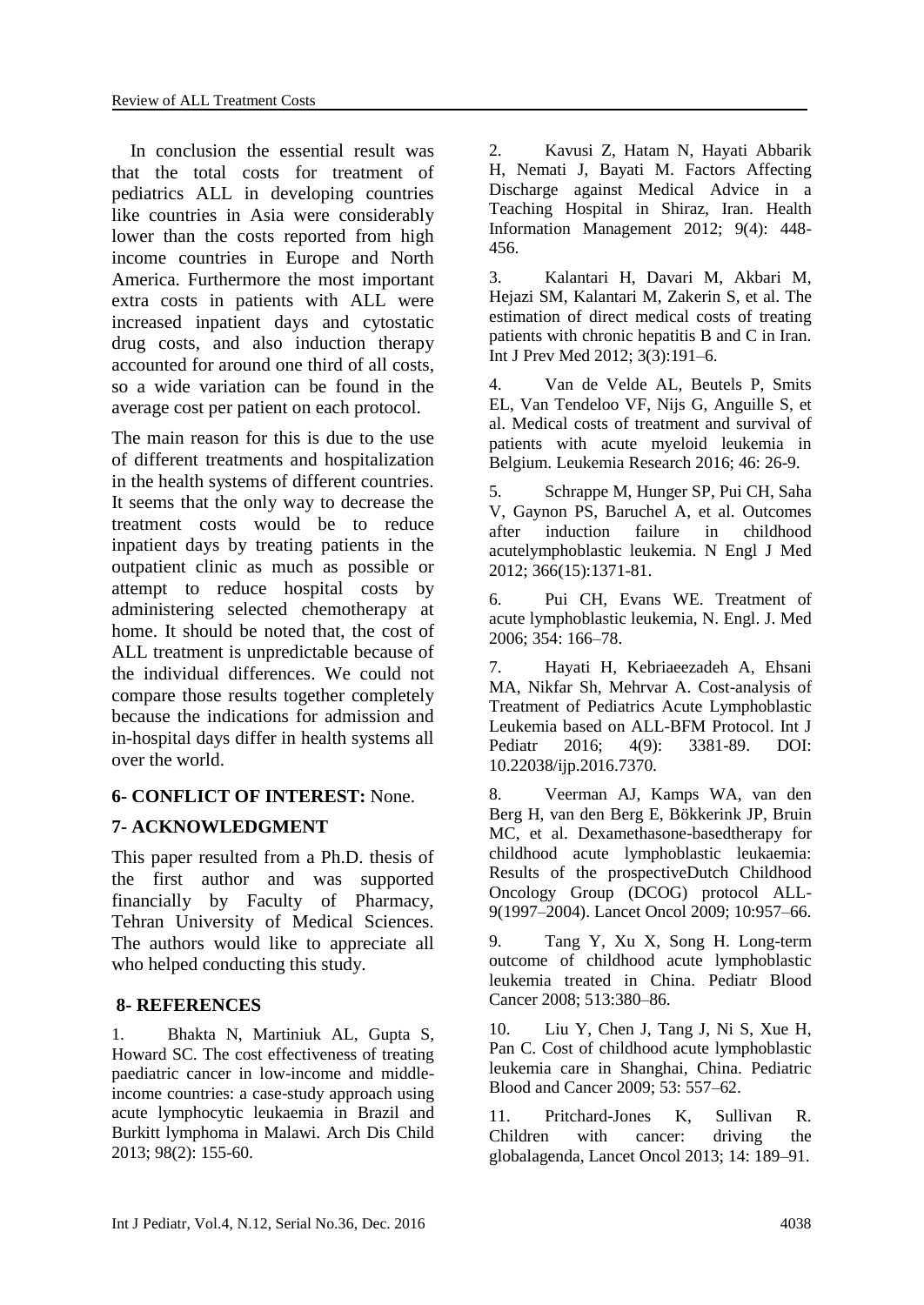12. Rahiala J, Riikonen P, Kekalainen L, Perkio M. Cost analysis of the treatment of acute childhood lymphocytic leukaemia according to Nordic protocols. Acta Paediatrica 2000; 89: 482–87.

13. Islama A, Akhterb T, Eden C. Cost of treatment for children with acute lymphoblastic leukemia in Bangladesh. Journal of Cancer Policy 2015; 6: 37–43.

14. Davari M, Moafi A, Yarmohammadian MH, Khayyam Haghighi E. The Direct Medical Costs of Acute Lymphocytic Leukemia (ALL) In Children in Isfahan Province. Health Inf Manage 2015; 11(7):1046.

15. Raphae¨le RL, van L, Carin A, Uyl-de G, Hein R, Gertjan JLK, et al. Costeffectiveness of treatment of childhood acute lymphoblastic leukemia with chemotherapy only: the influence of new medication and diagnostic technology. Pediatric Blood and Cancer 2011; 57: 1005–10.

16. Rae C, Furlong W, Jankovic M, Moghrabi A, Naqvi A, Sala A, et al. Economic evaluation of treatment for acute<br>
lymphoblastic leukaemia in childhood. leukaemia in childhood. European Journal of Cancer Care 2014; 23: 779–85.

17. Luo XQ, Ke ZY, Guan XQ, Zhang YC, Huang LB, Zhu J. The Comparison of Outcome and Cost of Three Protocols for Childhood Non-High Risk Acute Lymphoblastic Leukemia in China. Pediatr Blood Cancer 2008; 51: 204–9.

18. Jemal A, Bray F, Melissa M, Ferlay J, Ward E, Forman D. Global cancer statistics. A Cancer Journal for Clinician 2011; 61(2):269– 90

19. You D, New JR, Wardlaw T. Levels and trends in child mortality. Report 2012. Estimates developed by the UN Inter-agency Group for Child Mortality Estimation. New York, NY, United Nations Children's Fund [UNICEF]: 2012; 32.

20. Mostert S, Sitaresmi MN, Gundy CM, Sutaryo S, Veerman AJP. Influence ofsocioeconomic status on childhood acute lymphobastic leukemia treatmentin Indonesia, Pediatrics 2006; e1600–e1606. Availasble at: [http://dx.doi.org/10.1542/peds.2005-3015.](http://dx.doi.org/10.1542/peds.2005-3015)

21. Mostert S, Arora RS, Arreola M, Bagai P, Friedrich P, Gupta S, et al. Abandonment of treatment for childhood cancer: a position statement of a SIOP PODC Working Group, Lancet Oncol 2011; 12(8):719-20.

22. Arora RS, Eden T, Pizer B. The problem of treatment abandonment inchildren from developing countries, Pediatr. Blood Cancer2007; 49: 941–46.

23. Apajasalo M, Sintonen H, Siimes MA, Hovi L, Holmberg C, Boyd H, et al. Healthrelated quality of life of adults surviving malignancies in childhood. Eur J Cancer 1996; 8: 1354–58.

24. Close P, Burkey E, Kazak A, Danz P, Lange B. A prospective, controlled evaluation of home chemotherapy for children with cancer. Pediatrics 1995; 95: 896–900.

25. Hisashige A. Cost-effectiveness of cancer therapy. Gan-To- Kagaku-Ryoho 2000; 279:1347.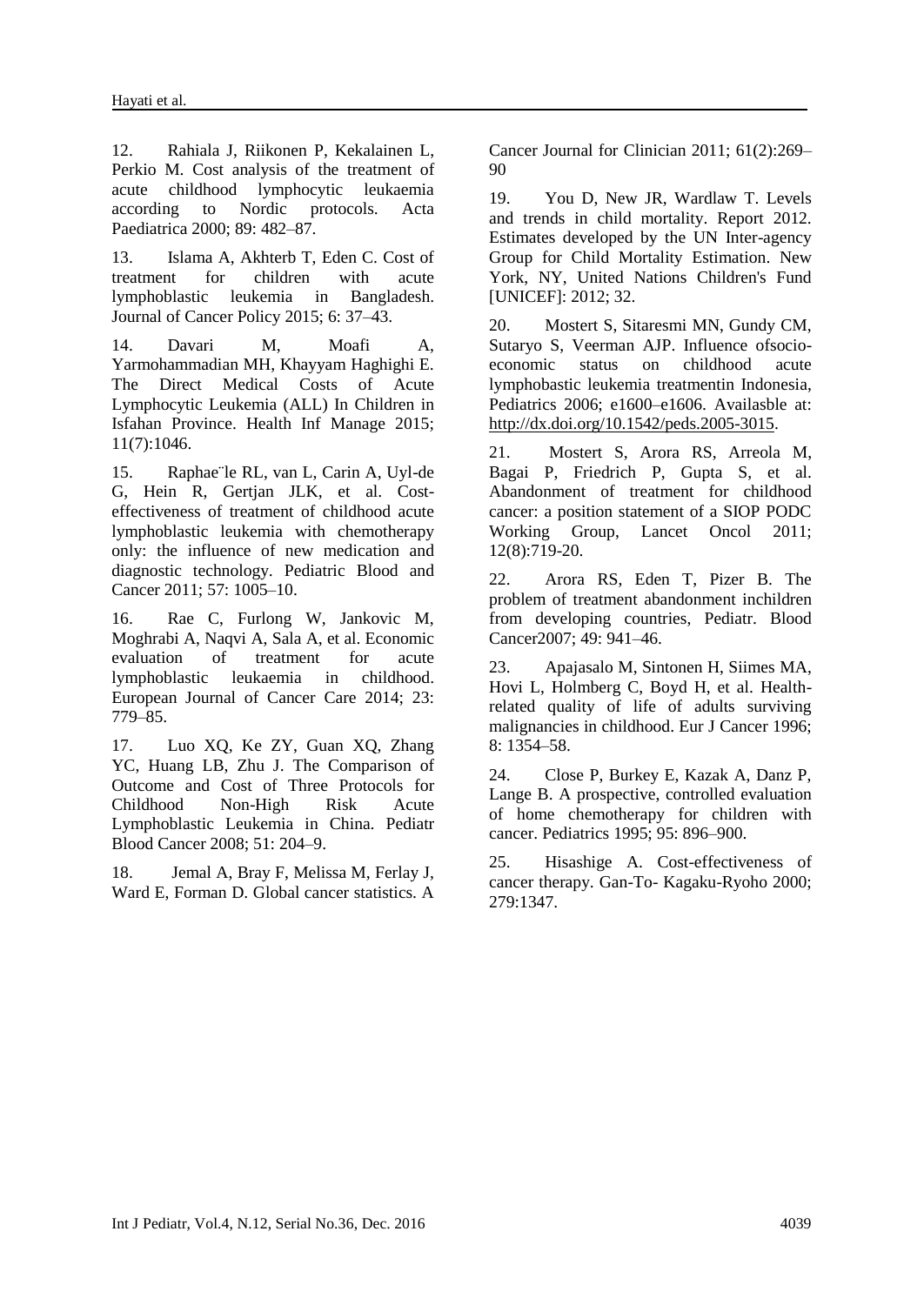#### Review of ALL Treatment Costs

**Table-1**: General characters of all included eligible studies

| Row            | Study                 | Type                   | Country    | Number of<br>patients                                                              | Method of cost data<br>collection                   | Duration of<br>study | Mean duration of<br>hospitalization                | Age                                                  | Protocol                                                                        |
|----------------|-----------------------|------------------------|------------|------------------------------------------------------------------------------------|-----------------------------------------------------|----------------------|----------------------------------------------------|------------------------------------------------------|---------------------------------------------------------------------------------|
|                | J.Rahiala<br>(2000)   | Cost<br>analysis       | Finland    | 11                                                                                 | Questionnaire and<br>retrospective chart<br>reviews | 1991 -1994           | 146<br>39 d                                        | 8.6                                                  | (NOPHO)                                                                         |
| 2              | Y. Liu<br>(2009)      | Cost<br>analysis       | Shanghai   | 45                                                                                 | Retrospective                                       | 2005-2006            | 75.8_37.9                                          | The median= $5$<br>years (15 months)<br>to 14 years) | ALL-2005<br>protocol                                                            |
| 3              | C.RAE<br>(2014)       | Economic<br>evaluation | Ontario    | 66 BFM and 28<br><b>DFCI</b>                                                       | Retrospective<br>from the medical<br>record         | 1996 - 2010          | Mean<br>inpatient=44 and<br>outpatient=123         | More than 5<br>years of age                          | (BFM) and<br>(DFCI)                                                             |
| 4              | XQ.Luo<br>(2006)      | Costing                | China      | $46 = China-98$<br>$73$ = modified<br>ALLICBFM2002<br>$50 = E$ conomic<br>protocol | Retrospective<br>from the medical<br>record         | 1999 - 2006          | ------                                             | Children age $1-$<br>14 years                        | *China-98<br>modified<br><b>ALLIC</b><br><b>BFM2002</b><br>Economic<br>protocol |
| 5              | Raphaele<br>R.L(2011) | Cost<br>effectiveness  | Dutch      | <b>26 ALL9</b><br>24 ALL10                                                         | ------                                              | 2002 and 2006        | ALL10>ALL9<br>$(85 \pm 36 \text{ and } 57 \pm 23,$ | Up to 18 years of<br>age)                            | Dutch ALL9,<br>ALL10                                                            |
| 6              | M.Davari<br>(2014)    | Costing                | Iran       | 106                                                                                | Retrospective<br>medical records                    | 2007-2012            | ------                                             | $1 - 15$                                             | <b>UKALL</b>                                                                    |
| $\overline{7}$ | A.Islama<br>(2015)    | Costing                | Bangladesh | 50                                                                                 | Cross-sectional                                     | $2010 - 2011$        |                                                    | Aged 20 months-<br>14 years                          | Modified UK<br>XI protocol                                                      |

\*Nordic Society of Pediatric Hematology and Oncology; Berlin-Frankfurt-Munster; Dana-Farber Cancer Institute; USD: United States dollar.